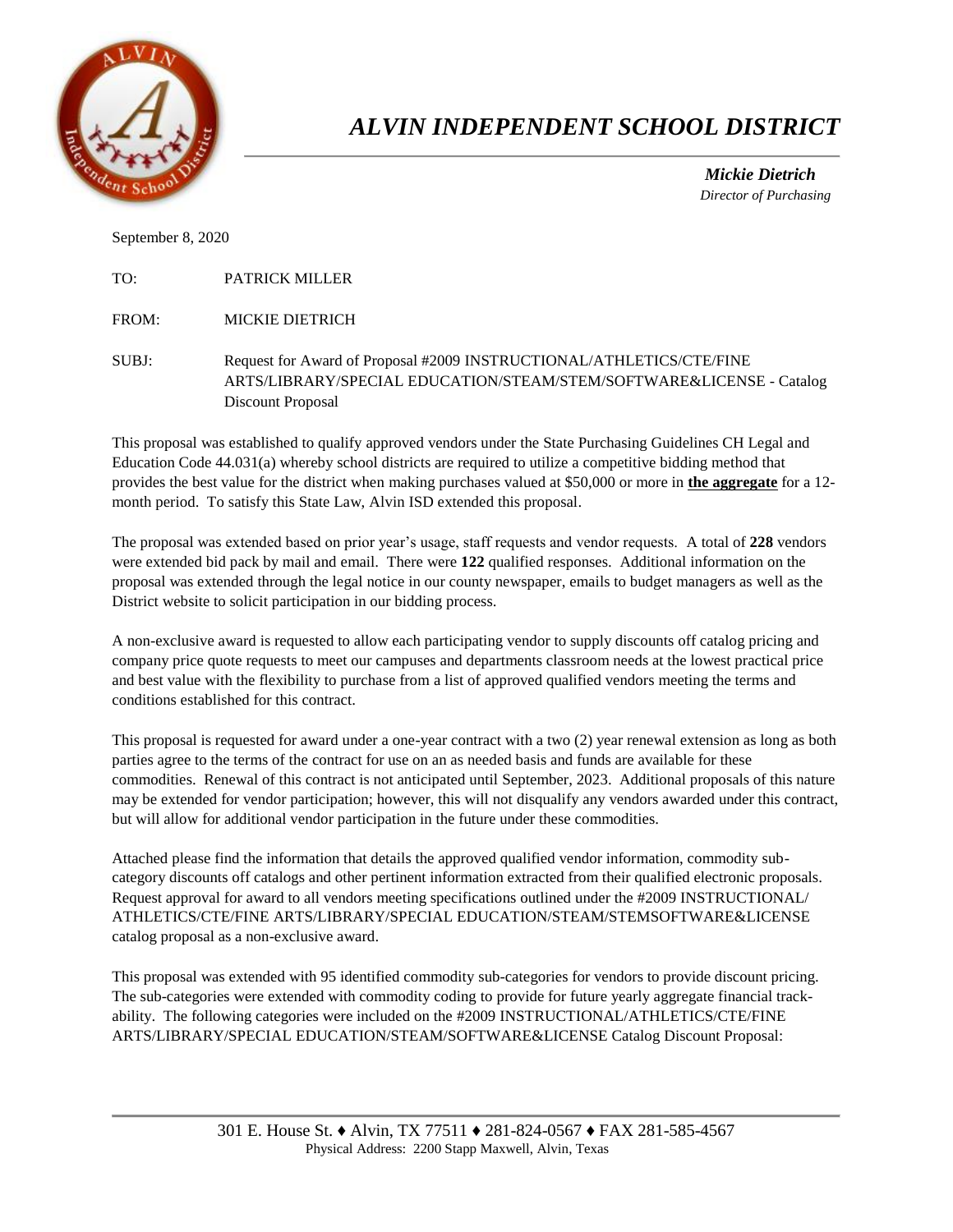*SECTION 1: CORE CURRICULUM/INSTRUCTIONAL EQUIPMENT & SUPPLIES: This proposal covers all CORE CURRICULUM/INSTRUCTIONAL equipment, materials & supplies including the following commodities and descriptions: ESL/Bilingual (INSTESLBILI), Foreign Languages (INSTFOREIGN), General Equipment & Supplies, Includes: Any/all items not otherwise classified/specified (INSTGENSUPP), Language Arts, Includes: Composition, Research, etc. (INSTLANGUARTS), Math/Math Manipulatives, Includes: Algebra, Calculus, Consumer Mathematics, Geometry, etc. (INSTMATH), Science; Includes: Astronomy, Biology, Chemistry, IPC, Physics, etc. (INSTSCIENCE), Social Studies; Includes: Civics, Geography, History, Maps & Globes, World Cultures, etc. (INSTSOCSTUD), Specialty Supplies/Motivational Incentives for the Classroom (INSTMOTIV), Steam/Stem Supplies & Equipment (INSTSTEAMSTEM), Student Planners & Agendas (INSTPLAN), Testing Materials (INSTTESTING), Yearbooks, Elementary & Secondary (YEARBOOK).* 

*SECTION 2: ATHLETIC EQUIPMENT & SUPPLIES: This proposal covers all ATHLETICS equipment,* 

*materials & supplies including the following commodities & descriptions: APPAREL, Cheerleading (ATHCHEER) Coaches Cloth, Hats/Pants/Polo's/Shorts/Windsuits, etc. (ATHCOACHCLOTH), Footwear (ATHAPPAREL), Team Uniforms/All Sports, Jerseys/Hats/Pants/Polos/Windsuits, etc. (ATHUNIFORM), Workout Cloth, Pants/Shorts/T-Shirts, etc. (ATHAPPARELWW), EQUIPMENT & SUPPLIES: Cheerleading Supplies & Equipment (ATHCHEERSUP)Athletic Decals/Awards,* 

*Medals/Motivational Materials/Plaques/Trophies, etc. (ATHDECALS), Athletic General Equipment & Supplies, Includes: Any/all items not otherwise classified/specified (ATHEQUIPSUP), Athletic Trainer and Training (ATHTRAINSUP), Baseball & Softball (ATHBASEBALL), Basketball (ATHBASKETBA), Equipment Reconditioning Supplies; Includes: Maintenance & repair parts for shoulder pads, helmets, weight equipment, etc. (ATHRECON), Field & Track/Cross Country (ATHTRACK), Fitness, Powerlifting & Weight Training (ATHWEIGHT), Football (ATHFOOTBALL), Golf (ATHGOLF), Gymnastics (ATHGYMNAST), Soccer (ATHSOCCER), Swimming/Water Polo (ATHWATERPOL), Physical Education Elementary/Secondary (ATHPEEQUIP) Tennis (ATHTENNIS), Volleyball (ATHVOLLEYBA).* 

*SECTION 3: CTE (CAREER & TECHNICAL EDUCATION) EQUIPMENT & SUPPLIES: This proposal covers all CTE (CAREER & TECHNICAL EDUCATION) equipment, materials & supplies including the following commodities and descriptions: Agriculture (CTEAGRICUL), Agriculture/Aquaculture; Includes: Filters, Fish, Food, Pumps, etc. (CTEAQUACUL), Architecture & Construction (CTEARCHCONS), Audio-Video Technology Supplies (CTEAVTECEQP), Auto Tech Collision & Repair (CTEAUTOTECH), Business Supplies; Includes: Accounting, Economics, Finance, Management, Marketing, etc. (CTEBUSINESS), Cosmetology/Barbering (CTECOSMBARB), Criminal Justice (CTECRIMJUST), CTE Equipment Maintenance & Repair (CTEEQUPMNT), Culinary Arts & Bakery (CTECULARTSBAKE), Dental Hygiene (CTEDENTHYG),Engineering & Technical (CTEENGTECH); Family Consumer Science (CTECONSCIEN), Family Consumer Science-Day Care (CTEFAMDAYCARE), Fashion Design (CTEFASHION), Floral Design (CTEFLORAL), Forensic Science (CTEFORSCIE), Graphic Equipment & Supplies,(CTEGRAPHICS), Health Science (CTEHEALTHSC), HVAC (CTEHVAC), Journalism (CTEJOURNALS), Oil & Gas Production (CTEOILGAS), Precision Manufacturing; Includes: CNC Machines, Lathes, Mills, etc. (CTEMANF),Physical Therapy (CTEPHYSTHERAP), ROTC (CTEROTC), Technology; Includes: Maintenance, Parts, Programming, Repair (CTETECH), Veterinary Technician; Includes: Grooming, Implements, Ointments & Vaccines, etc. (CTEVETTECH), Vocational/Technical General Equipment & Supplies: Includes any/all items not classified/specified (CTEEQUIP), Welding Equipment (CTEWELDING).* 

*SECTION 4: FINE ARTS EQUIPMENT & SUPPLIES: This proposal covers all FINE ARTS equipment, materials & supplies including the following commodities and descriptions: Art, Elementary; Includes: Brushes, Chalks, Crayons, Equipment, Papers, Paints, Pens, Scissors, Tools etc. (FAELEMSUPPS) Art, Secondary, Drawing & Painting; Includes: Brushes, Canvas, Chalks, Equipment, Paints, Palettes, Papers, Pens, Scissors, Tools, etc. (FASECONSUPPS), Art, Secondary, Sculpting; Includes: Ceramics Supplies, Clay,*